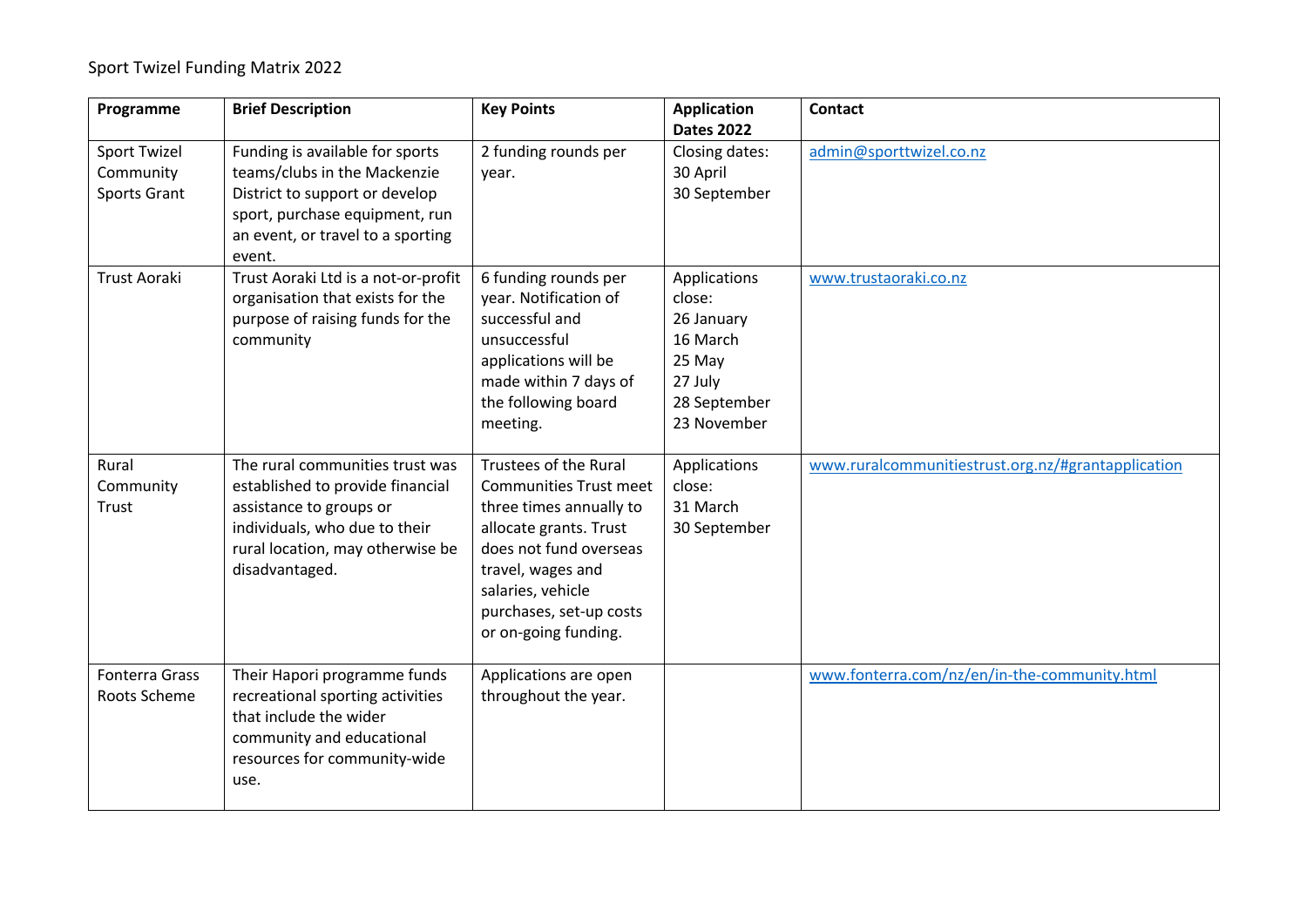## Sport Twizel Funding Matrix 2022

| The Sargood<br><b>Bequest</b>     | With a focus on access,<br>participation and inspiration, the<br>Sargood Bequest makes grants<br>towards projects and activities in<br>Sports and Outdoors, Children<br>and Youth, and Cultural<br>activities. | Majority of the grants<br>are under \$5000.<br>Applications are<br>considered March/April<br>following the application<br>closing date. Successful<br>applications are usually<br>paid out in May.       | Applications<br>close:<br>31 December | www.sargoodbequest.org.nz                                                          |
|-----------------------------------|----------------------------------------------------------------------------------------------------------------------------------------------------------------------------------------------------------------|----------------------------------------------------------------------------------------------------------------------------------------------------------------------------------------------------------|---------------------------------------|------------------------------------------------------------------------------------|
| Aotearoa<br><b>Gaming Trust</b>   | To be eligible for funding you<br>need to be from a non-profit<br>organisation beneficial to a<br>whole or a part of the<br>community in education,<br>amateur sports, and arts.                               | In most cases,<br>applications are<br>processed within 20<br>working days. Requests<br>for grants larger than<br>\$30,000 are reviewed at<br>the next available<br>monthly Board of<br>Trustees meeting. | Applications are<br>always open.      | www.agt.nz/funding/applying-for-funding                                            |
| <b>Meridian Energy</b>            | Meridian's Power Up Community<br>Fund supports sustainable, local<br>community projects in the areas<br>near their wind farms and hydro<br>stations.                                                           | If sponsorship is for an<br>event, the application<br>will need to be<br>submitted at least three<br>months in advance of<br>the event taking place.                                                     | Applications<br>close:<br>24 April    | www.meridianenergy.co.nz/who-we-are/community-<br>support/community-funds/power-up |
| New Zealand<br>Community<br>Trust | NZCT main focus of funding is<br>towards amateur sports in New<br>Zealand but they also fund<br>community, arts and cultural<br>groups.                                                                        | Application must be<br>submitted at least 10<br>weeks before you need<br>funds as they can't<br>reimburse for money<br>already spent. NZCT<br>usually meets monthly<br>to consider applications.         | Applications are<br>always open       |                                                                                    |